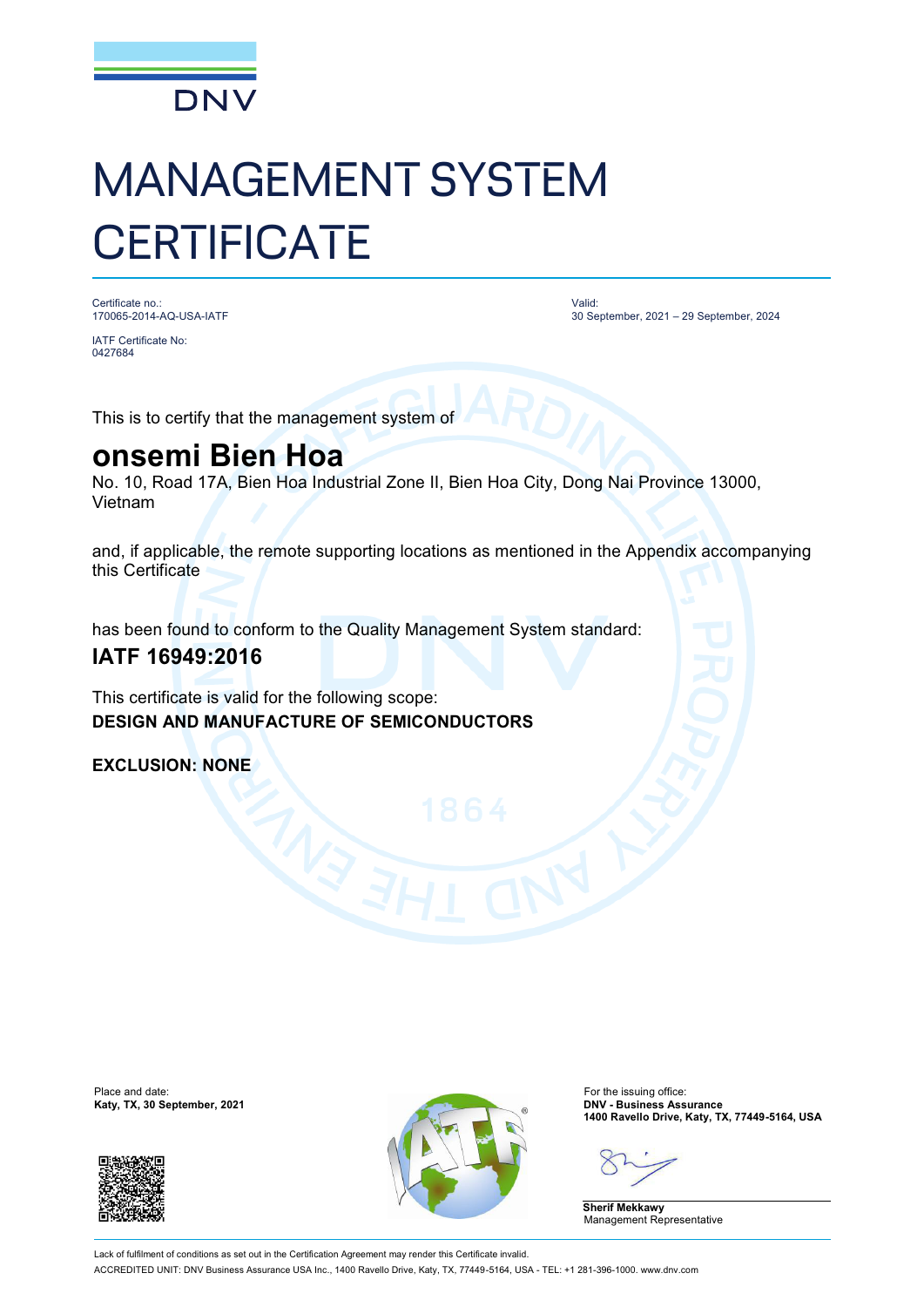

Certificate no.: 170065-2014-AQ-USA-IATF IATF Certificate No: 0427684 Place and date: Katy, TX, 30 September, 2021

## **Appendix to Certificate**

#### **onsemi Bien Hoa**

Remote Support Locations included in the certification are as follows:

| <b>Site Name</b>              | <b>Site Address</b>                                                                                                                                          | <b>RSL Activities</b>                                                                                                                                                                                     | <b>Certification</b><br>Body |
|-------------------------------|--------------------------------------------------------------------------------------------------------------------------------------------------------------|-----------------------------------------------------------------------------------------------------------------------------------------------------------------------------------------------------------|------------------------------|
| onsemi Corporate Headquarters | 5005 East McDowell Road,<br>Phoenix, AZ, 85008, USA                                                                                                          | <b>Contract Review, Customer</b><br>Service, Information Technologies,<br>Logistics, Management Review,<br>Policy Making, Quality System<br>Management, Sales, Strategic<br>Planning, Warranty Management | <b>DNV</b>                   |
| onsemi Beijing                | Room516,5/F, Block A, Innovation<br>Plaza, Tsinghua Science Park<br>Haidian District Beijing China<br>100084                                                 | <b>Sales</b>                                                                                                                                                                                              | <b>DNV</b>                   |
| onsemi East Greenwich         | 1900 South Country Trail, East<br>Greenwich, RI, 02818-1631, USA                                                                                             | <b>Product Design</b>                                                                                                                                                                                     | <b>DNV</b>                   |
| onsemi Bengaluru              | Prestige Saleh Ahmed, 01-06<br>Floor, #105 Infantry Road,<br>Bengaluru - 65001, India                                                                        | Sales                                                                                                                                                                                                     | <b>DNV</b>                   |
| onsemi Bundang                | 7th & 9th Floors, Hunus Bldg., 93<br>Baekhyeon-ro, Bundang-gu,<br>Seongnam-si, Gyeonggi-do, Seoul,<br>13595, Korea                                           | <b>Customer Service, Sales</b>                                                                                                                                                                            | <b>DNV</b>                   |
| onsemi Kokomo                 | 2529 Commerce Drive, Suite B,<br>Kokomo, IN, 46902, USA                                                                                                      | <b>Sales</b>                                                                                                                                                                                              | <b>DNV</b>                   |
| onsemi Munich                 | Einsteinring 28, 85609 Aschheim<br>München, Germany                                                                                                          | <b>Sales</b>                                                                                                                                                                                              | <b>DNV</b>                   |
| onsemi Nagoya                 | 8F Nagoya daiichi Bldg, 1-19-24<br>Nishiki, Naka-ku, Nagoya-City,<br>Aichi, 460-0003 Japan                                                                   | Sales                                                                                                                                                                                                     | <b>DNV</b>                   |
| onsemi Osaka                  | 5F Dojima Avanza 1 Chrome-6-20<br>Dojima Kita-ku, Osaka, 530-0003<br>Japan                                                                                   | <b>Sales</b>                                                                                                                                                                                              | <b>DNV</b>                   |
| onsemi Shanghai - Bi Bo Road  | Unit 201-202, Building 8, Micro-<br>Electronics Port, 690 Bi Bo Road,<br>Zhangjiang Hi-Tech Park, Pudong<br>New District, Shanghai City 201203<br>P.R. China | <b>Sales</b>                                                                                                                                                                                              | <b>DNV</b>                   |
| onsemi Singapore              | 10 Ang Mo Kio Street 65 #03-06/08<br>Techpoint, 569059, Singapore                                                                                            | Sales                                                                                                                                                                                                     | <b>DNV</b>                   |